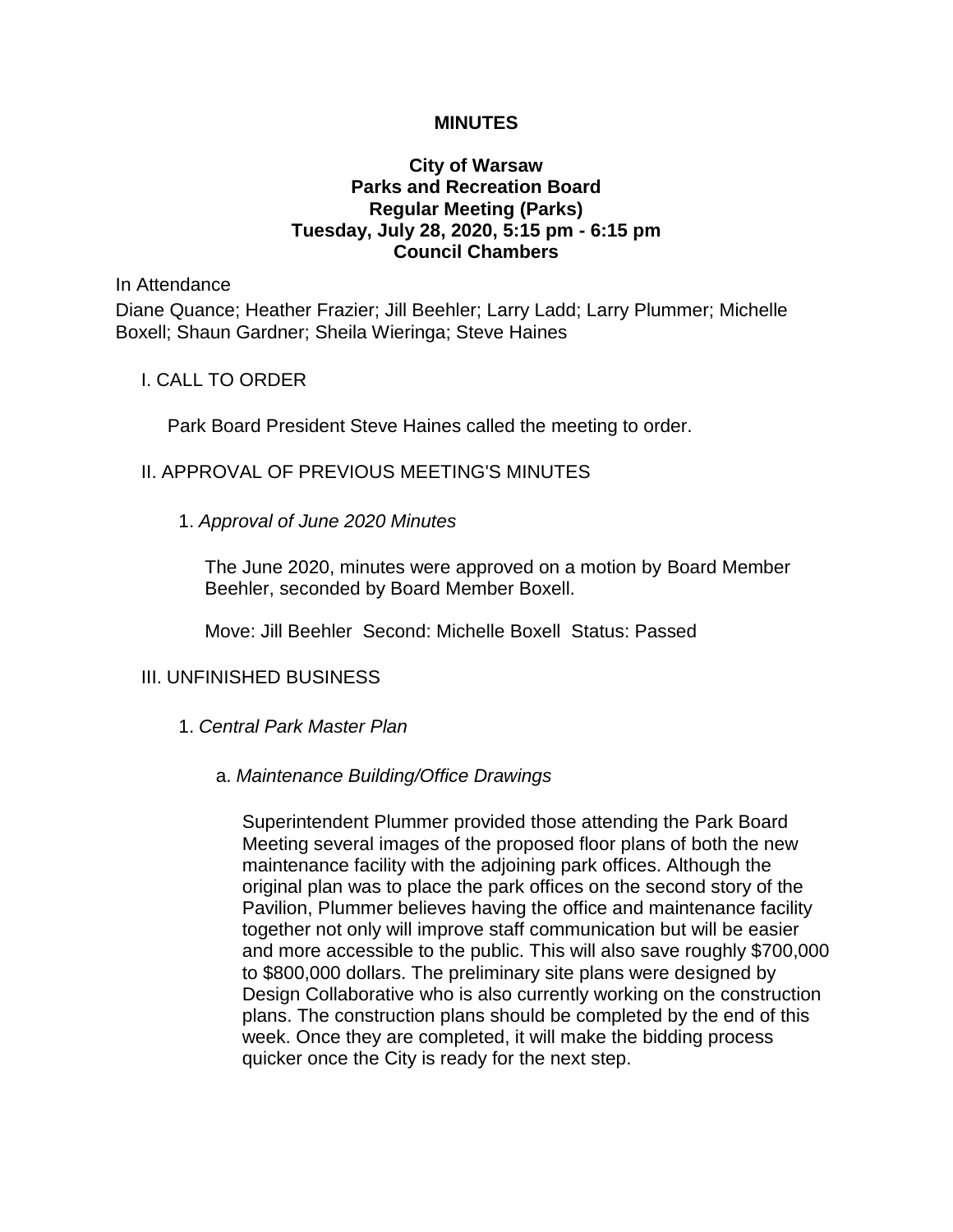## IV. NEW BUSINESS

Butch Schapson a member of Pickleball Fanatics approached the Park Board and discussed some additions, those who play pickleball, would like to see at Kelly Park. He advised their group has roughly 150 people, primarily seniors, who meet 3 days per week at Kelly Park to use the pickleball courts. Due to the number of people who play the sport, Butch asked for the Board's approval on placing both temporary court tape down as well as temporary nets along the tennis courts to add numerous more courts for playing. The tape would remain on the courts during the season, where the nets would be removed at the end of the games.

Numerous Park Board Members advised having that many different tape lines could be confusing to those still in the learning process on how to play tennis. Additional questions about how the tape would affect the newly resurfaced area were brought up as well. Butch along with some supporters advised the tape to outline the pickleball court could be a different color than the tennis courts to help alleviate any confusion. Additionally, they advised true court tape should not leave any residue behind when it is removed at the end of the season. However, did advise they just removed the tape from the courts at the High School and we could go and see the outline there, to see how different the court is from the standard tennis courts.

The motion to approve both temporary pickleball nets along with court tape to outline the pickleball courts on the tennis courts was tabled for one month by Board Member Ladd, seconded by Board Member Boxell.

Move: Larry Ladd Second: Michelle Boxell Status: Tabled

1. *Ker Park Playground & Amenities* 

Plummer advised that in order to maintain our 5 Year Master Plan, we needed to update Ker Park playground & equipment. We were granted with a substantial grant from Sinclair/Game Time Recreation of \$52,439.77, which allows us to purchase a large playground area for half the normal price of around \$105,000. Our total contribution for the new playground equipment at Ker Park will be \$52,978.23. In addition to replacing the playground, we will also be adding in new picnic tables, bench swing, and replace the sidewalk. This playground is a hybrid system, meaning it is meant for numerous age groups to utilize at the same time, while being challenging and engaging for all.

Plummer asked for the Board's permission to start site prep at Ker Park, which entails removing some equipment to help with easier and quicker install in spring of 2021.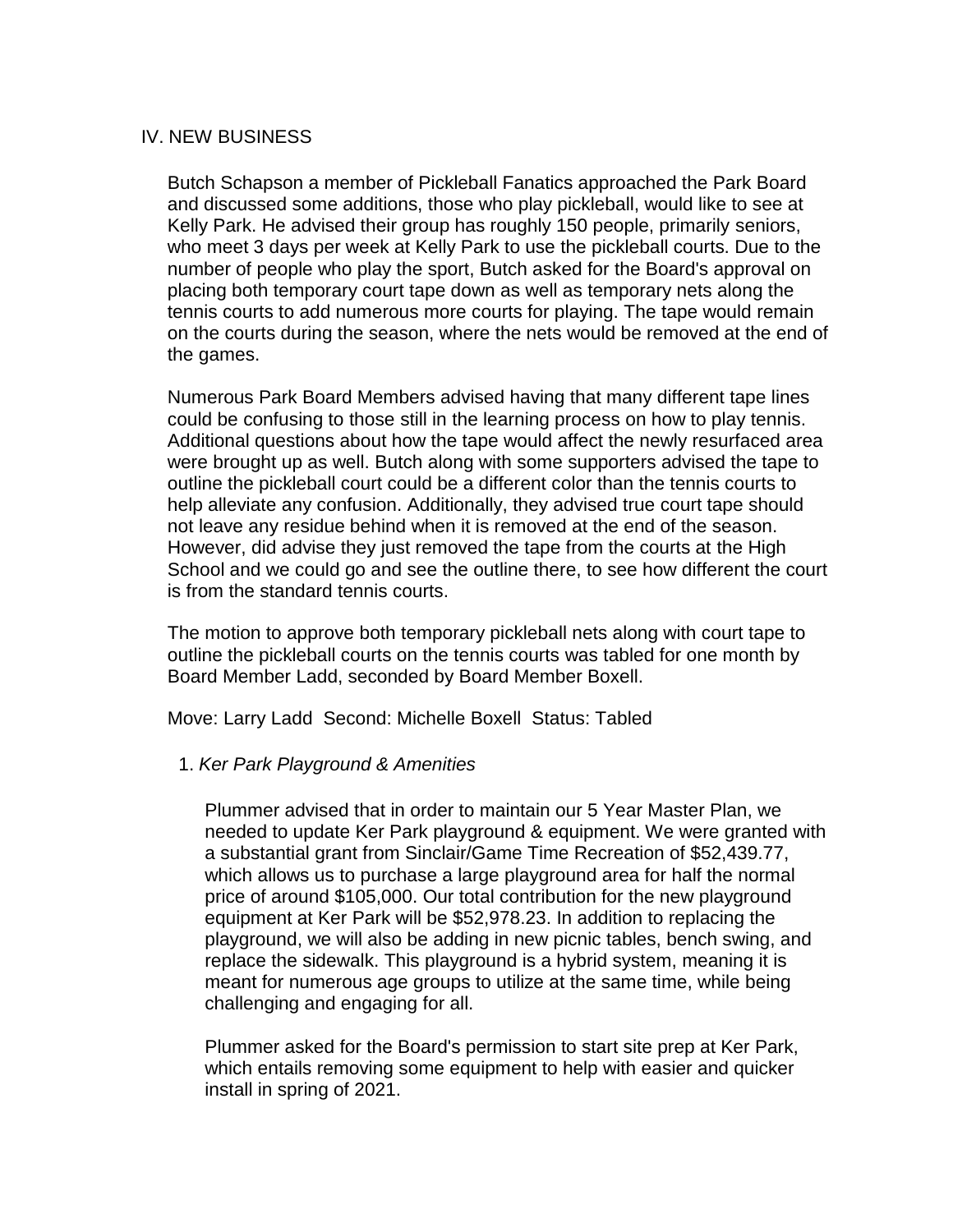A motion to approve site prep at Ker Park for the new equipment was approved on a motion by Board Member Boxell, seconded by Board member Beehler.

Move: Michelle Boxell Second: Jill Beehler Status: Passed

### 2. *Recreation Programming Report*

Recreation Director Wieringa reviewed participation numbers for the concerts, virtual programs, as well as some of the events which were cancelled due to Covid, such as Family Carnival. She advised that participants are maintaining social distancing while attending events and that staff is making all efforts to keep areas sanitized and marked for proper distancing.

# 3. *Maintenance Report*

Maintenance Director Shaun Gardner advised we have had some summer help leave within the last few weeks, so we are trying to get more done before the remaining summer staff leaves. During the last few months maintenance staff has been repainting doors & restrooms, power-washing basketball courts & sidewalks, and leveling the pavers in Central Park. Additionally, we have been working on re-locating the irrigation lines in Central Park to come from the old pump house instead of the Indiana American Water plant. Right now, due to the Buffalo Street project, we have been using Indiana American Water to water Central Park. Unfortunately, with us using Indiana American Water our water bill has been over \$2000. To help alleviate the costs, you may notice some brown spots in the grass, as we are only watering the flower beds right now.

We've had some vandalism near the trailhead and more so near and around the Center Lake Pavilion. Luckily with our camera system, we have been able to identify most vandals and with the collaboration of the Police Department, we have been able to monitor it closely. Within the next few weeks, Cottage Watchman will be updating our system along with relocating some cameras and adding one to help have better coverage of the park.

# V. OTHER MATTERS TO COME BEFORE THE BOARD

Superintendent advised he was contacted by Don Watson from Wright Tree Service. During this discussion, Don advised he was looking for a location to train his employees on proper tree cutting techniques and tips at least three times per year. Part of this would include safe tree cutting practices for both his employees and park staff. After BOW approval and with Plummer's approval,